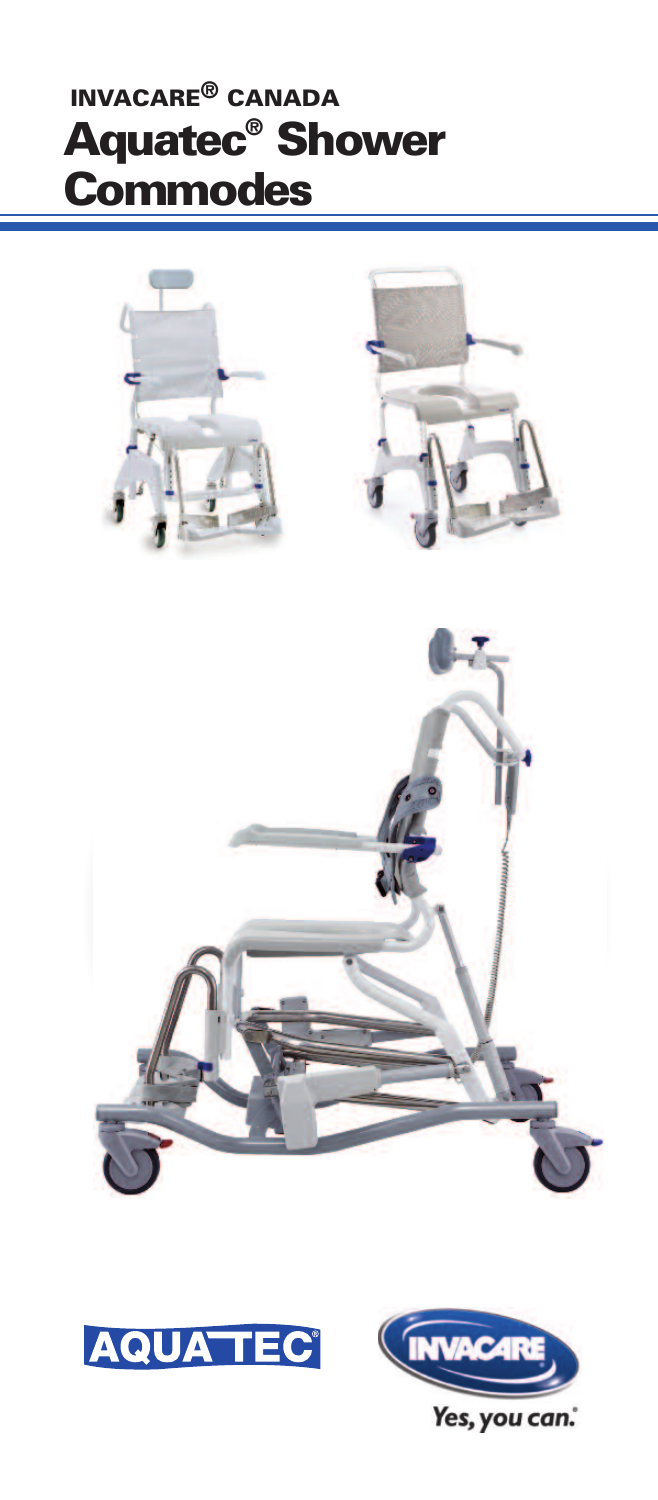

Aquatec Shower Commodes offer superior function, maximum adjustability and an enhanced quality of care. Aquatec commodes feature an innovative design that is ideal for independent users and also in a caregiver setting.

#### **For safe and proper use:**

- Ensure that the wheels are locked when transferring
- Follow Aquatec's care instructions to keep your commode clean
- Only use indoors



*Aquatec, your first choice for safety and reliability!*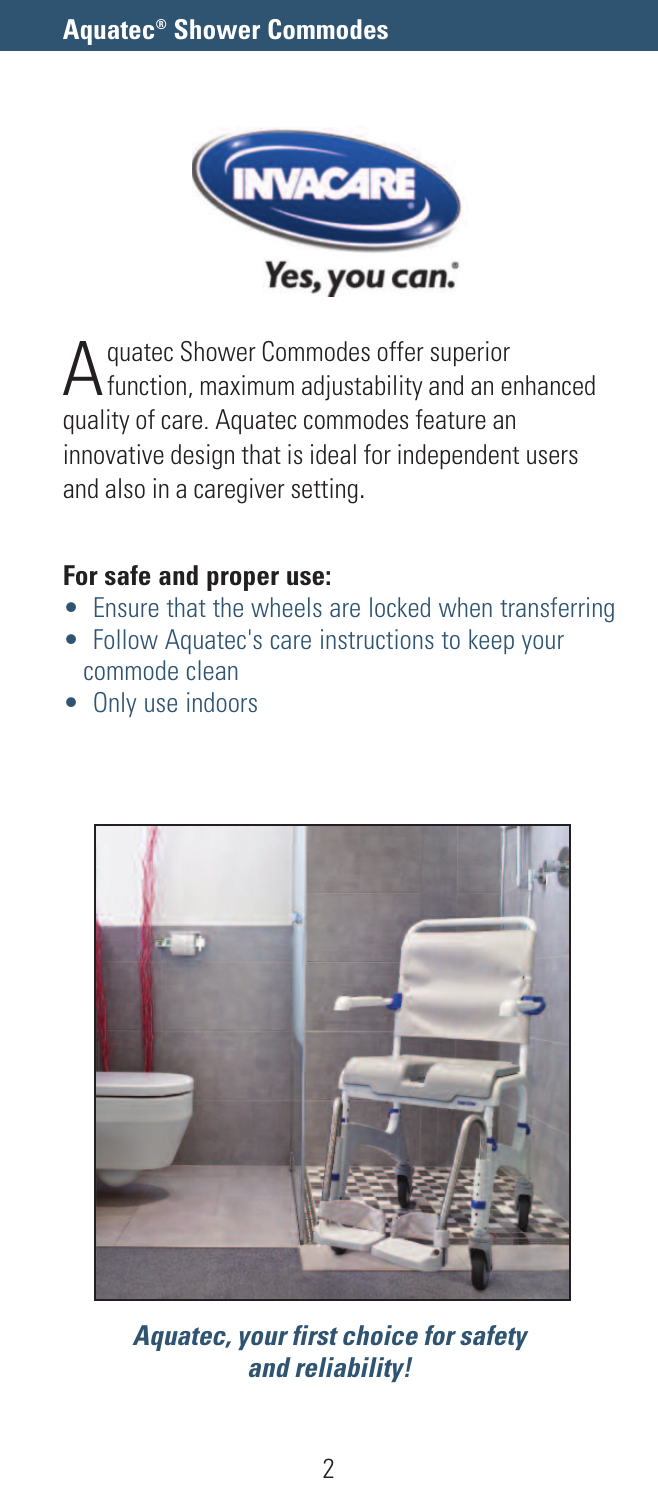

## **Ocean Standard/Ocean SP**

Model no. OCEAN Standard Model no. OCEANSP Self Propelled

The multi-functional Ocean Standard and Ocean SP commodes are designed for institutional or home care applications. The versatile Ocean can be used as a commode chair, shower chair and hygiene transfer aid. The Ocean SP version also features 24" rear wheels making it ideal for self-propelling.

#### **Features**

- Tool-free seat height adjustment range of 5" to fit over most toilets
- Removable, height-adjustable, swing-away footrests with adjustable heel loops
- Easy to clean smooth surfaces, detachable seat and tension adjustable, machine-washable backrest
- Four, 5" locking casters with one directional lock
- Rust-proof, stainless steel frame
- Collection pan with lid included
- SP model includes 24" rear wheels with stainless steel wheel locks and quick release axles

|                              | <b>Standard</b>                        | SP                                     |
|------------------------------|----------------------------------------|----------------------------------------|
| Model                        | <b>OCEAN</b>                           | <b>OCEANSP</b>                         |
| Seat Depth                   | 18"                                    | 18"                                    |
| Seat Width                   | 19''                                   | 19"                                    |
| Seat Height                  | $19" - 24"$                            | $19'' - 24''$                          |
| Overall Width                | 22"                                    | $26\,\mathrm{K}''$                     |
| Overall Length               | $36\,\%$ "                             | $41\frac{1}{2}$                        |
| Seat to Floor                | $19'' - 24''$                          | 19" - 24"                              |
| Height Under Seat with Pan   | $13\frac{1}{2}$ " - 18 $\frac{1}{2}$ " | $13\frac{1}{2}$ " - 18 $\frac{1}{2}$ " |
| Overall Height               | 38" - 43"                              | $38'' - 43''$                          |
| Width Between Armrests       | 18"                                    | 18"                                    |
| Distance Between Rear Wheels | 21"                                    | 21"                                    |
| Weight Capacity (Ibs.)       | 330                                    | 330                                    |
| Product Weight (lbs.)        | 32                                     | 43                                     |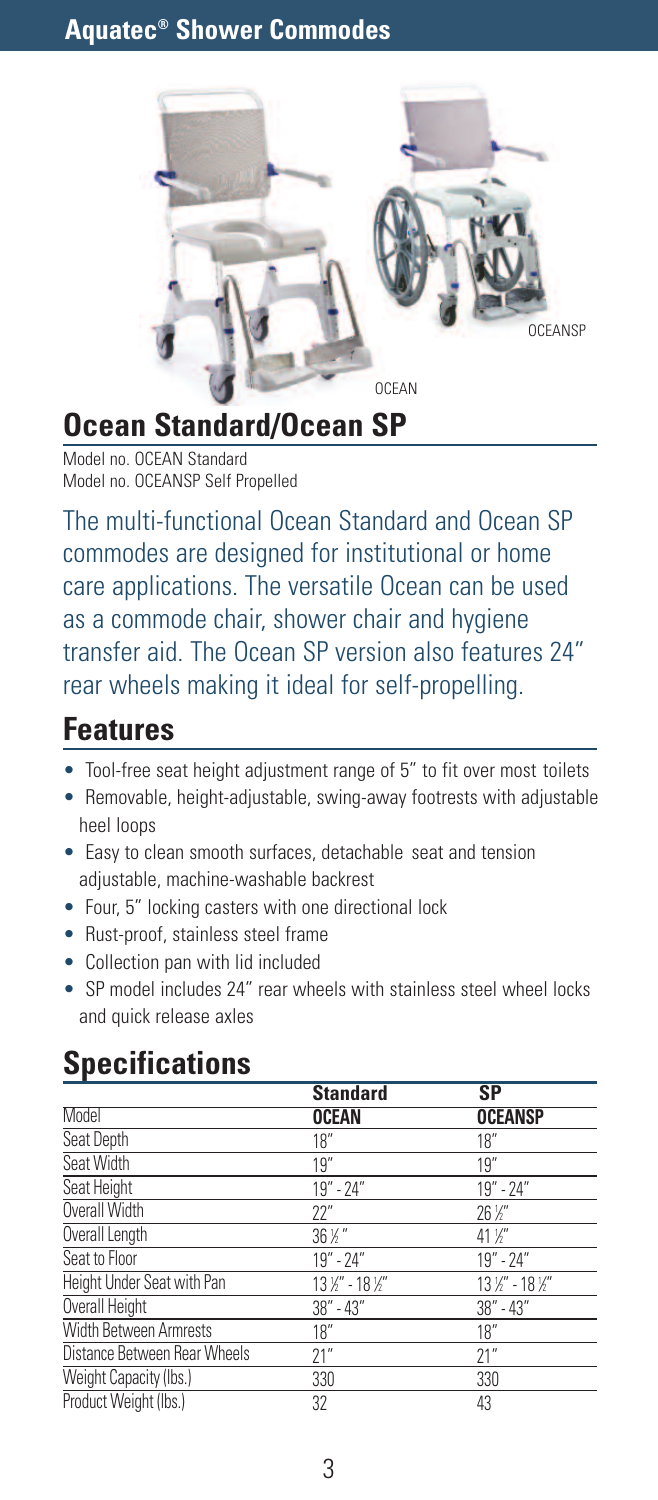



The XL offers 3" of additional space between the armrests

## **Ocean XL**

Model no: OCEANXL

The multi-functional Ocean XL has all of the great features of the Ocean Standard model with 3" of additional space between the armrests and an increased weight capacity of 396 lbs.

## **Features**

- Sturdy stainless steel frame features a 22" wide backrest, reinforced caster holders and stabilization tube
- Tool-free seat height adjustment range of 5" to fit over most toilets
- Removable height-adjustable swing-away footrests with adjustable heel loops
- Easy to clean smooth surfaces, detachable seat and tensionadjustable, machine-washable backrest
- Four, 5" locking casters with one directional lock
- Rust-proof, stainless steel frame
- Collection pan with lid included

|                              | <b>Ocean XL</b>   |
|------------------------------|-------------------|
| Model                        | <b>OCEANXL</b>    |
| Seat Depth                   | 18"               |
| Seat Width                   | 19"               |
| Seat Height                  | $19" - 24"$       |
| Overall Width                | 25''              |
| Overall Length               | 35''              |
| Seat to Floor                | $19" - 24"$       |
| Height Under Seat with Pan   | 13 1/2" - 18 1/2" |
| Overall Height               | $38'' - 43''$     |
| Width Between Armrests       | 21"               |
| Distance Between Rear Wheels | 21"               |
| Weight Capacity (Ibs.)       | 396               |
| Product Weight (lbs.)        | 32                |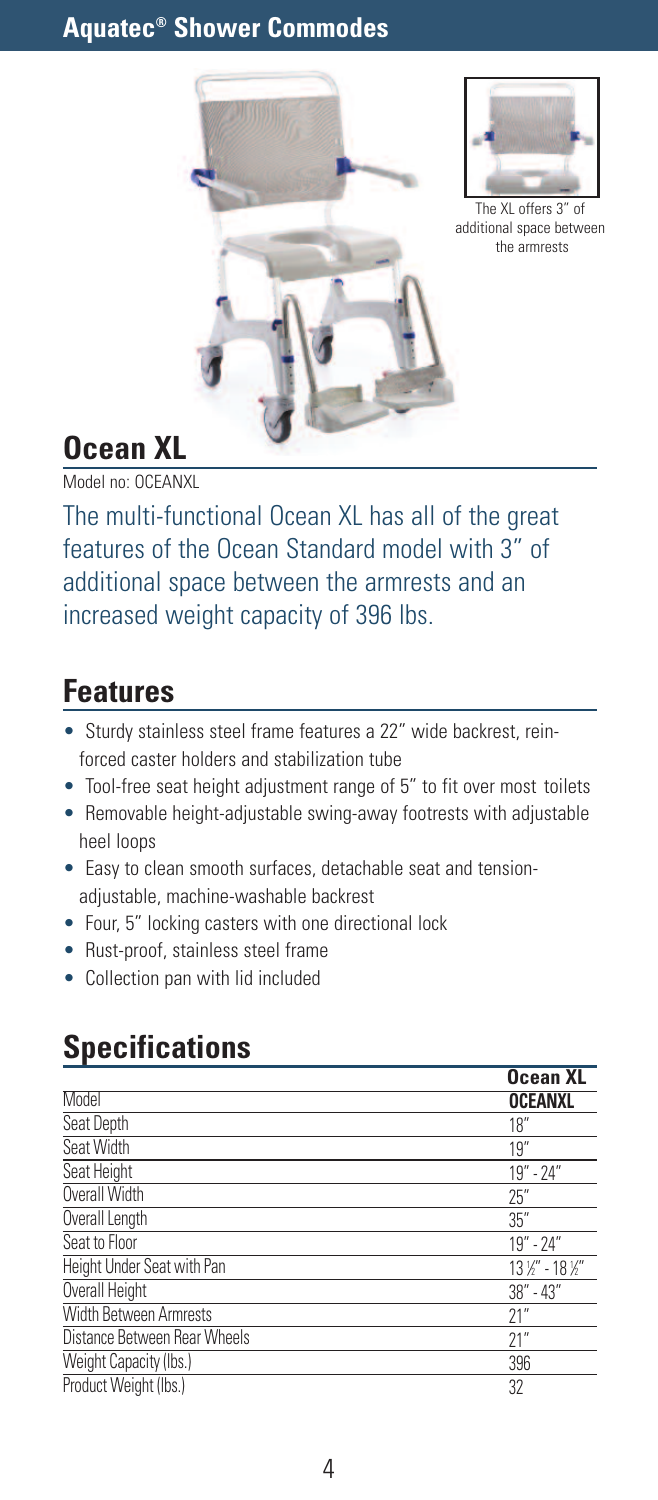

## **Ocean VIP Tilt and Soft Seat**

Model no: 1470793KIT

The Ocean VIP Tilt shower commode offers maximum versatility with a stainless steel frame, up to 4" of seat height adjustments and advanced tilting function.

## **Features**

- 35° posterior tilt
- Capability for multiple adjustments to accommodate varying client needs
- Easy to clean smooth surfaces, detachable seat and tension-adjustable, machine-washable backrest
- Swing-away, angle adjustable footplates with heel loops
- Height and depth adjustable headrest
- Armrest can be mounted in 2 different heights: 8" and 9 %" from the seat
- Soft seat with hygiene recess, collection pan and adjustable headrest included

|                              | <b>Ocean VIP</b>  |
|------------------------------|-------------------|
| Model                        | 1470793KIT        |
| Seat Depth                   | 18"               |
| Seat Width                   | $19\,\mathrm{K}$  |
| Seat Height                  | 19 1/2" - 23 1/2" |
| Overall Width                | $22\%$            |
| Overall Length               | $41\frac{1}{2}$   |
| Height Under Seat with Pan   | 13 1/2" - 18 1/2" |
| Overall Height               | $43" - 47"$       |
| Width Between Armrests       | 18"               |
| Distance Between Rear Wheels | 28" - 34"         |
| Maximum Posterior Tilt       | $35^\circ$        |
| Maximum Anterior Tilt        | $5^\circ$         |
| Weight Capacity (Ibs.)       | 330               |
| Product Weight (lbs.)        | 47                |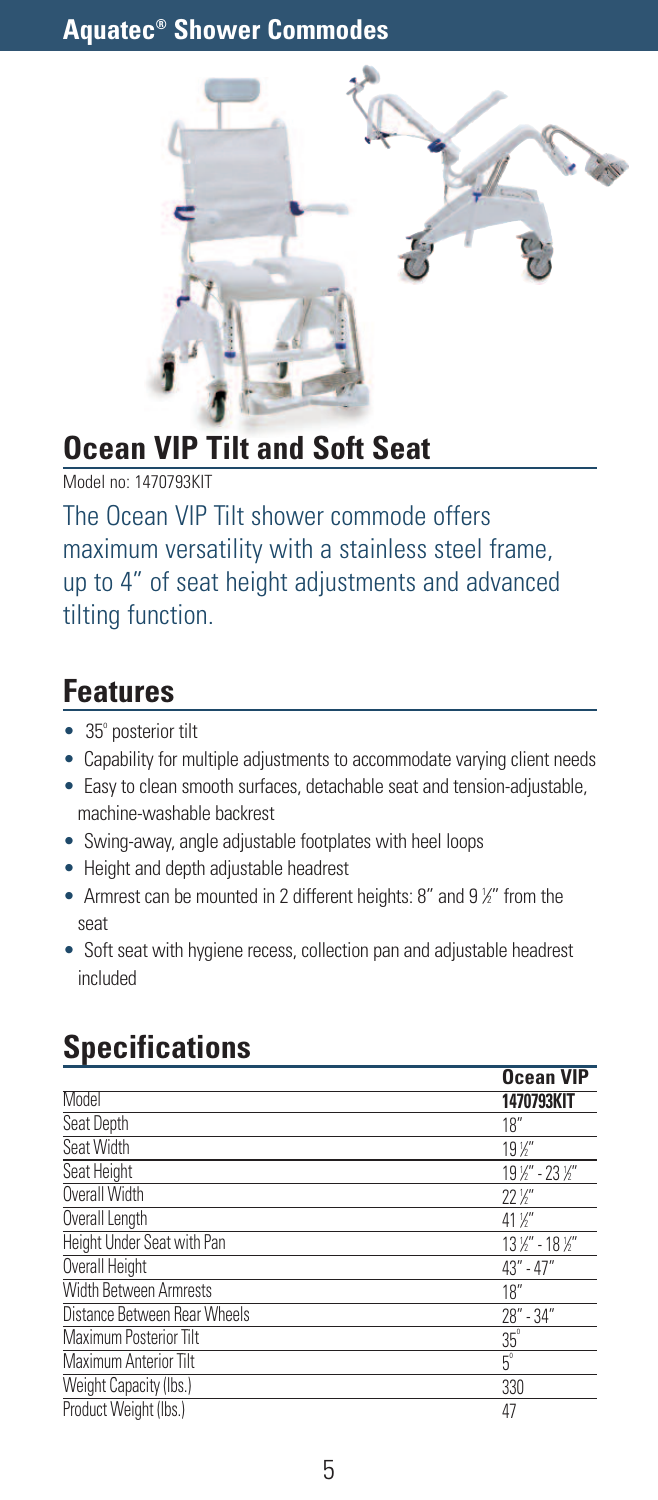

**Ocean E-VIP Power Height and Tilt**

Model no: OCEANEVIP

Designed with the caregiver in mind, the Ocean E-VIP focuses on the safety of the caregiver while providing a secure, non-invasive hygiene experience for the user. The E-VIP's fully powered functions provide smooth, fluid control, through a full range of tilt and height adjustments. Adjustable foot, head and back rests, removable hygiene components, waterproof electronics and stainless steel construction makes care and cleaning for a range of users simple and easy.

## **Features**

- Power adjustable tilting angle -5° to 35° provide a safe seating and repositioning for users with limited weight bearing control and stability
- Seat height is power adjustable between 20"- 41"
- Water-tight power components and stainless steel frame make it possible to clean the complete chair in an institutional washing machine up to  $85^{\circ}$ C\*
- Battery capacity for 40 complete lifting cycles with full load
- Comes complete with adjustable headrest, padded chest belt, collection pan and soft seat
- Compatible with most Ocean/Ocean VIP accessories\* \*Except reclining backrest and anti-tippers

|                                   | <b>Ocean E-VIP</b>      |
|-----------------------------------|-------------------------|
| Model                             | <b>OCEANEVIP</b>        |
| Seat Depth                        | 18"                     |
| Seat Width                        | 19''                    |
| Seat Height                       | $20" - 41"$             |
| Overall Width                     | 29''                    |
| Overall Length                    | 40"                     |
| Height Under Seat with Pan        | $13\frac{1}{2}$ " - 18" |
| Overall Height (Without Headrest) | 42" - 64"               |
| Width Between Armrests            | 18"                     |
| Distance Between Rear Wheels      | 25"                     |
| Maximum Posterior Tilt            | $35^\circ$              |
| Maximum Anterior Tilt             | $5^\circ$               |
| Weight Capacity (Ibs.)            | 330                     |
| Product Weight (lbs.)             | 86                      |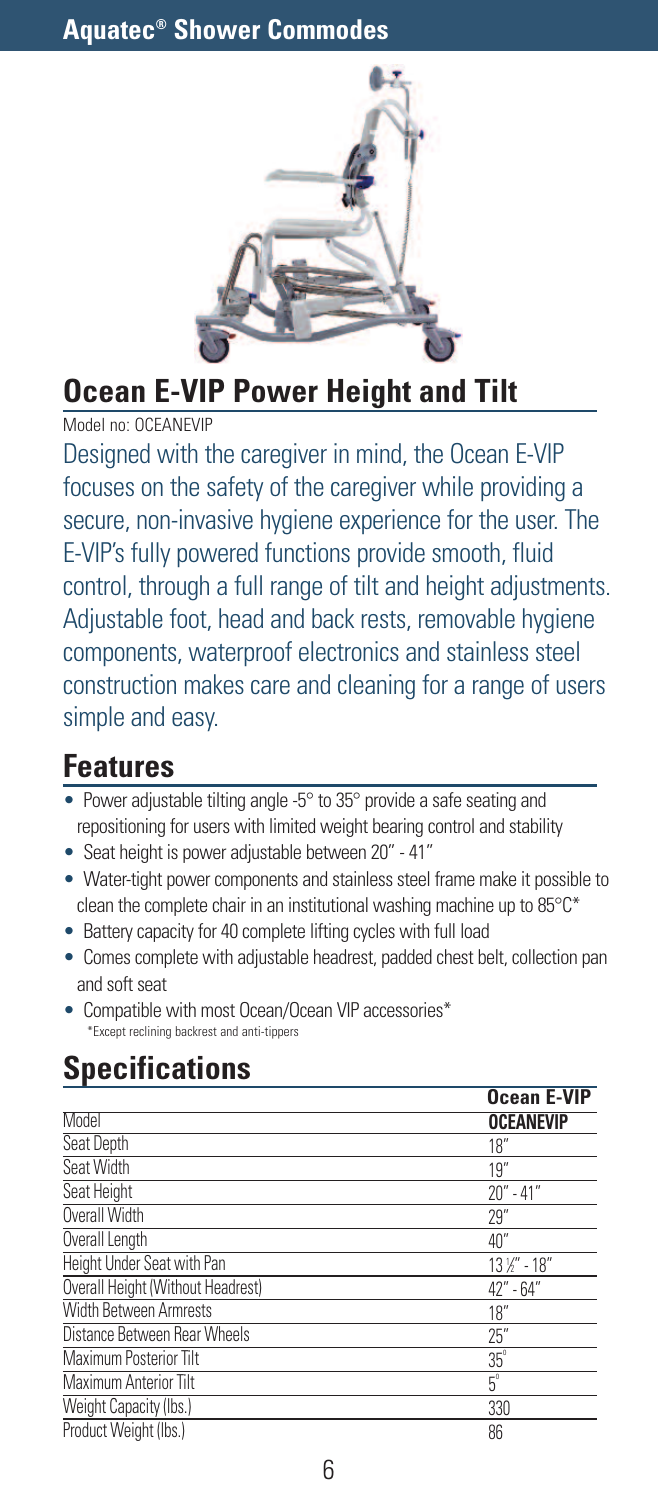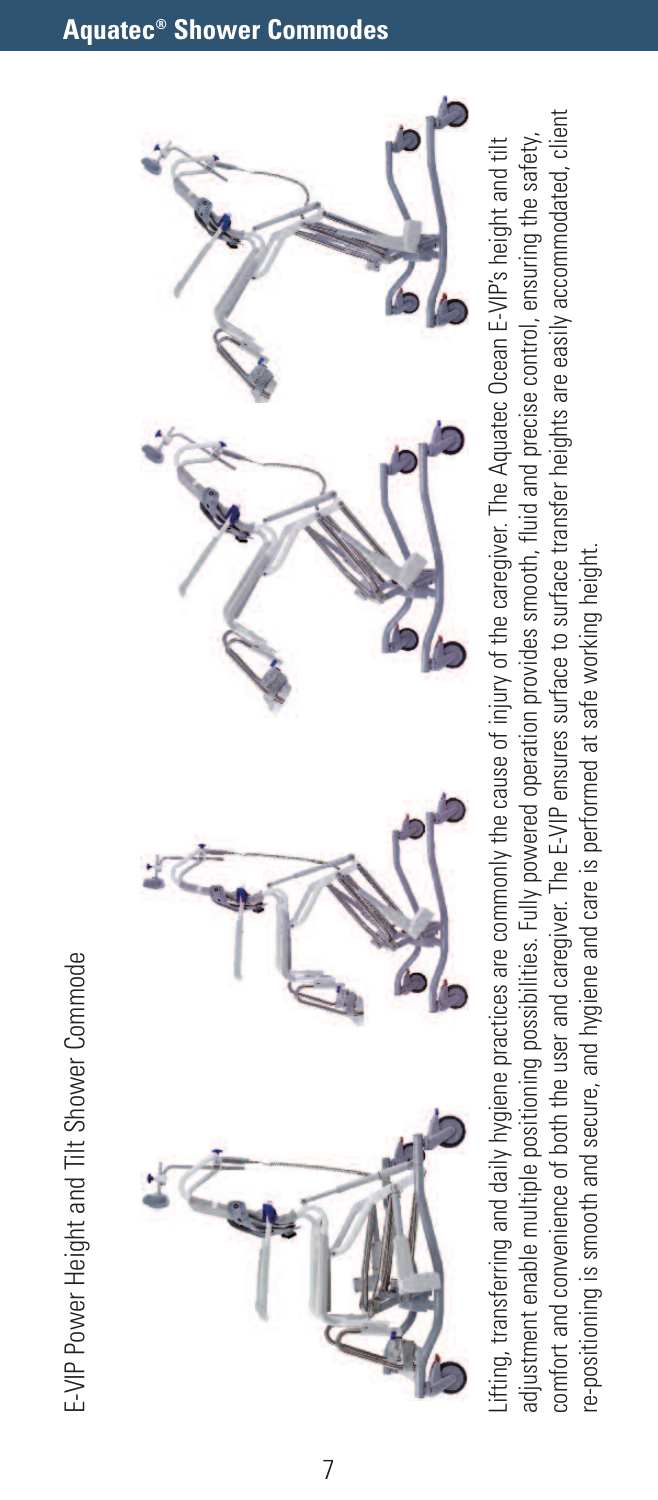#### **Aquatec® Shower Commode Accessories**

#### **Accessories**



















#### **Sanitary Collection Pan with Lid**

Model no. 10230 Available for all Ocean models Lid only - model no. 1541289

#### **Hygiene Back Support**

Contoured back support is easy to use and clean, as well as ergonomically shaped to fit all users. Model no.1575299 Available for Ocean Standard, SP, VIP, E-VIP only

#### **Special Soft Seat**

Soft, ergonomic watertight surface with <sup>a</sup> nonslip textured surface and Gore-Tex **®**membrane.

#### **Soft Seat**

With hygiene recess. Model no. 16341 Available with Ocean Standard, SP, XL, E-VIP only Model no.1470075 Available for Ocean VIP only With toileting recess.

Model no. 16342 Available for Ocean Standard, SP, XL, E-VIP only

### **Insert for Soft Seat**

For soft seat with hygiene recess. Model no. 16343 Available for all Ocean models

#### **Calf Support with Foot Support**

Left or right side. Adjustable in height and angle. Upholstered pads. Model no. 1546705 (Left), 1546439 (Right) Available for all Ocean models

#### **Ocean Laterals**

Adjustable lateral supports to provides trunk support where upper body control is limited or in question. Model no. 1535077 Available for all Ocean models

**Safety Bar** For additional security. Easy assembly. Padded grip. Model No. 10167-10 Available for Ocean Standard, SP, VIP, E-VIP only Model No. 1470078 Available for Ocean XL only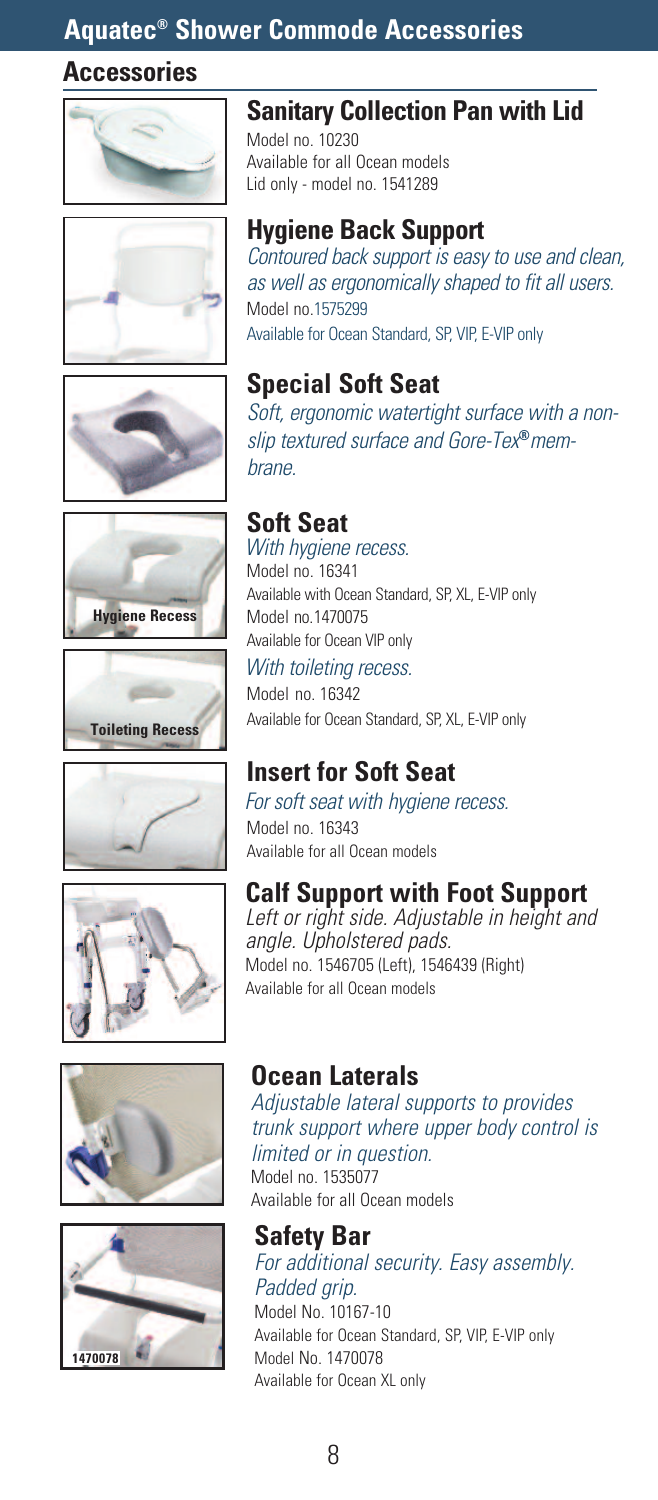#### **Aquatec® Commode Accessories**

#### **Accessories**



**Anti-Tippers** For additional safety. Model no. 1470833 Available for Ocean VIP only













#### **Belt Maintenance**

# **Reclining Backrest**

the step-less adjustment of the reclining

## **XL Backrest**

Increases the width of the backrest by 3". Model no. 1534979 (prior to SN 000014541064 Ocean XL/ 000014551780 Ocean) Model no. 1558847 (after SN 000014541065 Ocean XL/ 000014551781 Ocean) **XL Arms**

Adds an additional 3" between arms. Model no. 1470086

Available for Ocean VIP and Ocean E-VIP only

#### **Frontal Splash Guard**

Easily fitted. For soft seat with hygiene recess. Model no. 16511 Available for all Ocean models

### **Armrest Lock**

Locks the armrest in the lower position. Model no. 16597 Available for Ocean Standard, SP, XL (up to SN 14403119) only Model no. 1470077 Available for all Ocean Models (after SN 14403200)

#### **Chest Belt/Pelvis Belt**

Comfortable, soft, machine washable belts affix easily to enhance patient safety. Adjustable 26.5" - 41". Model no. 1470081, Chest Belt Model no. 1470082, Pelvis Belt Available for all Ocean models

REGULAR CLEANING: Machine wash, hot, 60°C (140°F) using laundry detergent. Tumble dry, or drip dry. Do not iron.

SPECIAL CLEANING: For additional sanitization, the belt can be machine washed, very hot, 70°C (160°F) with bleach.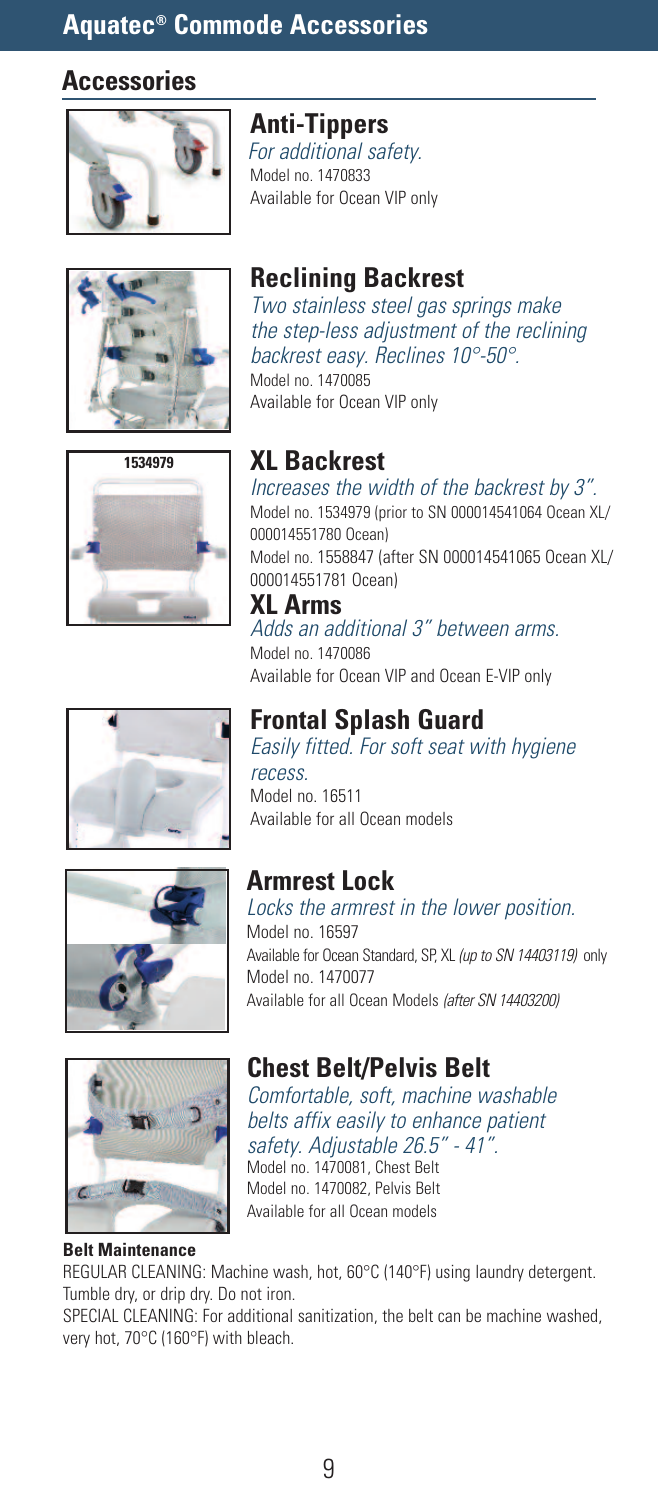#### **Ocean Care Instructions**

All components, pan, seat and backrest are safe at temperatures of up to 130°F/85°C for 3 minutes. Aquatec Ocean Series commodes are safe for use with commercial ammonia, chlorinated and alkalis disinfectants and cleaners.

Individual parts can be cleaned using all purpose, commercial cleaning agent detergents using a cloth or brush.

#### **Warranty**

Aquatec Ocean shower commodes are covered under a two year limited warranty against manufacturing defects. Manufacturer's warranty does not cover normal wear.

All Aquatec Ocean shower commode accessories are covered for a period of one year.

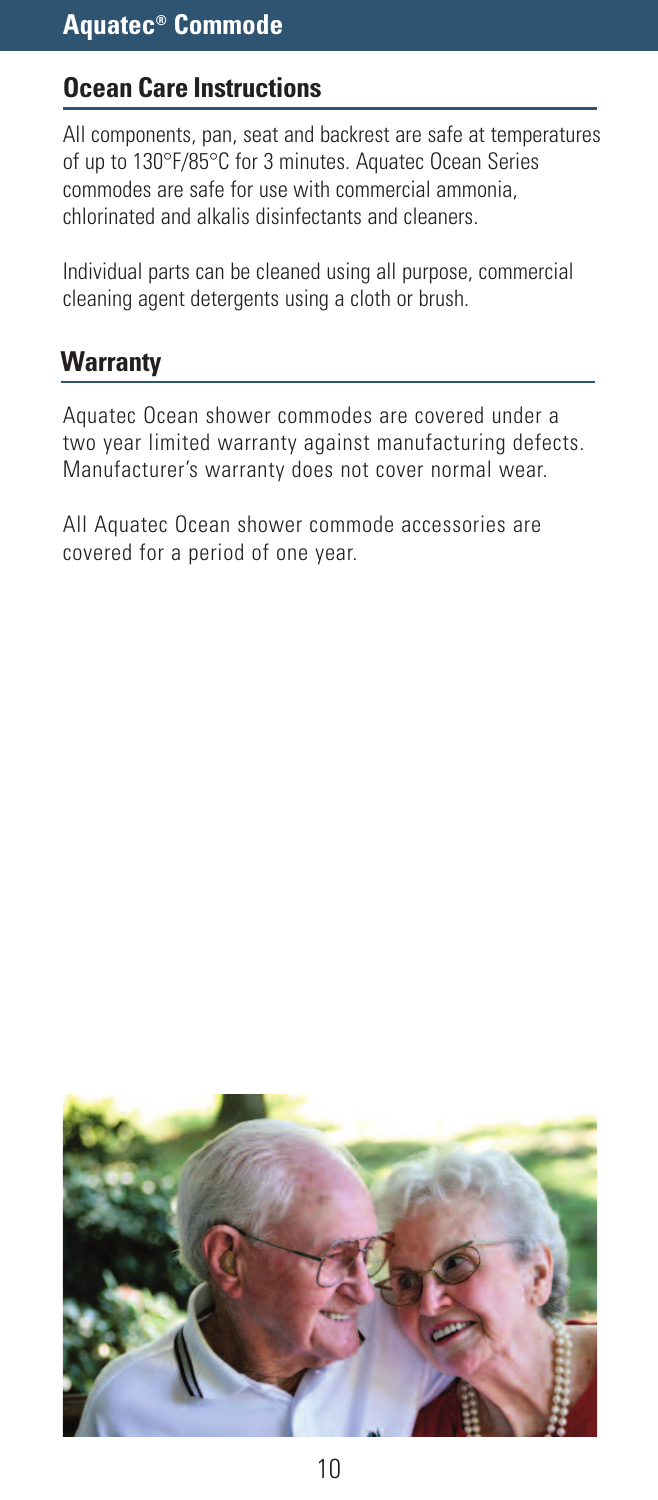#### **Other Invacare® Products by Aquatec**



#### **Bath Lifts**

The Aquatec family of bath lifts offers safe lowering and smooth rising into and out of the bathtub.



#### **Aquatec H304 Finesse Raised Toilet Seat**

With a sealed waterproof high density foam and 3.5" of additional height, the Finesse provides safe, simple hygiene and enhanced outcomes in patient care.



#### **Glide About Commode**

Drop arms for side transfers, four locking swivel casters and adjustable footrests allow the Glide About Commode to accommodate numerous rehabilitation requirements. It is easy to clean and blends into any environment.



#### **Marina Bath Board**

Made from durable, yet lightweight plastic, the Marina has been developed to fit most types of baths and provides <sup>a</sup> stable and ergonomic surface for showering and personal hygiene.



#### **Stileo Suction Grab Bars**

Convenient and flexible, Stileo Suction Grab Bars give you all of the support you need, wherever and whenever you need it. Stileo attaches with two high-powered suction cups, providing safety (without the need to drill holes in the wall surface).



#### **H430A Raised Toilet Seat**

Designed for non-traditional or elongated bowls, the H430A is <sup>a</sup> secure, semi-permanent TSR with both height and angle adjustability.

For more information about these, or other Invacare products, please visit www.invacare.ca